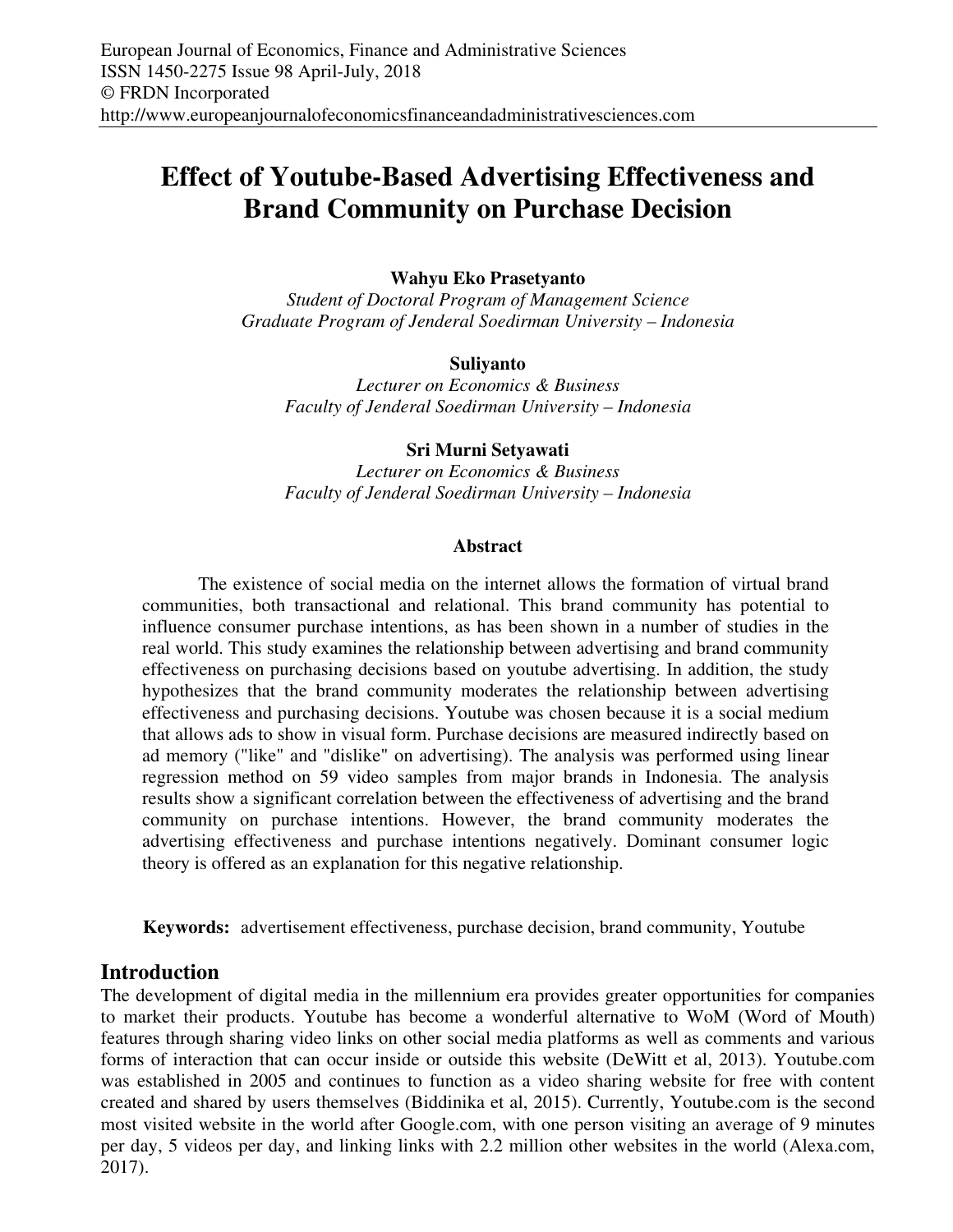Advertising on Youtube takes shape ranging from just TV commercials that are converted into Youtube videos, special ads designed only to be aired on Youtube, a company-specific channel on Youtube devote to marketing the product, to people (Youtuber) hired by the company for market their products in the form of celebrity endorsing. The advertising alternative is broader than a 10-second, 30-second ad, to between 3 to 10 minutes viewed as the appropriate length for the human attention range (Green et al, 2017).

Studies on the use of Youtube in the field of education show great promise such as increased student satisfaction, increased test scores, to a positive impetus on student behavior (Green et al, 2017). Meanwhile, a study comparing television, online (including Youtube), and print media, found that proton car sales were strongest influenced by advertisements in online media (Hadadi and Almsafir, 2015). However, Can and Kaya's (2016) study shows that ads on social networking sites (including Youtube) are not as effective as expected as many users say they are unhappy or concerned about existing ads. Many of them even skip ads when they appear before they end. Research Pikas and Sorrentino (2014) shows that 88% of 388 respondents always skip the Youtube ad if there is a chance. Therefore, the question arises as to how effective the ads are displayed on Youtube media in encouraging buying interest.

Of course, many factors have an effect on purchasing decisions beyond the media itself. Ad creativity (Hadadi and Almasfir, 2015), product characteristics (Rau et al, 2015), and attitudes (Can and Kaya, 2016) can play a major role in determining purchasing decisions. One of the concepts that can be raised to encourage advertising on Youtube is the brand community. The study on social media Youtube shows that the brand community is more able to give a positive effect on consumer confidence than advertising or information provided by the company itself (Schmidt and Iyer, 2015). This is due to the social influence of the brand community among members of the community, because of the feeling that they are both consumers of the product (Aspasia and Ourania, 2015).

Studies show that today's consumers rely heavily on information generated by other users in networks and social media to make online purchasing decisions (Bahtar and Muda, 2016). Studies in Turkey show that 49% of consumers make purchasing decisions based on information they get from social media (Kirtis and Karahan, 2011). On the other hand, the company's efforts to provide richer information through online media also have a role in purchasing decision making (Higgins et al, 2014).

This study examines the effectiveness of Youtube-based advertising in influencing the involvement of respondents in the brand community and purchasing decisions. In an effort to examine this effectiveness, researchers will review a number of ads on Youtube in Bahasa Indonesia in ad categories specifically directed to this medium and see respondents' responses to advertising as a proxy decision to buy.

## **Ad Effectiveness, Community Brand, and Purchase Decision**

The effectiveness of advertising is basically the degree to which the goal of an ad or ad campaign (Kariuki, 2012) is achieved. Direct measurement of ad effectiveness typically uses a 5-scale Likert response measure of the respondent's reactions to advertising and intent to purchase advertised products, once they are presented to consumers (Diedrichs and Lee, 2010; Sachdeva, 2015). Other measurements may be aimed at the model within the ad, the ad's content, or the brand in the ad (Simpson et al, 2008). Other indicators share the effectiveness of advertising in seven dimensions: realism, entertaining, relevance, reinforcement, information, buying intentions, and attention (Linh, 2017). The indicator from Julian (2011) uses three items, one of which asks the customer directly how effective the ad is.

Indeed, all of the above indicators are traditional indicators. In the online context, various new indicators have been put forward. In general, these indicators are classified as indicators of exposure and interactive indicators (Tai et al, 2005). Exposure indicators include viewing ads, ad impressions, and viewing pages, while interactive indicators can include ad clicks, view time, and so on (Tai et al, 2005). Changes in how to measure advertising effectiveness are due to the advancement of digital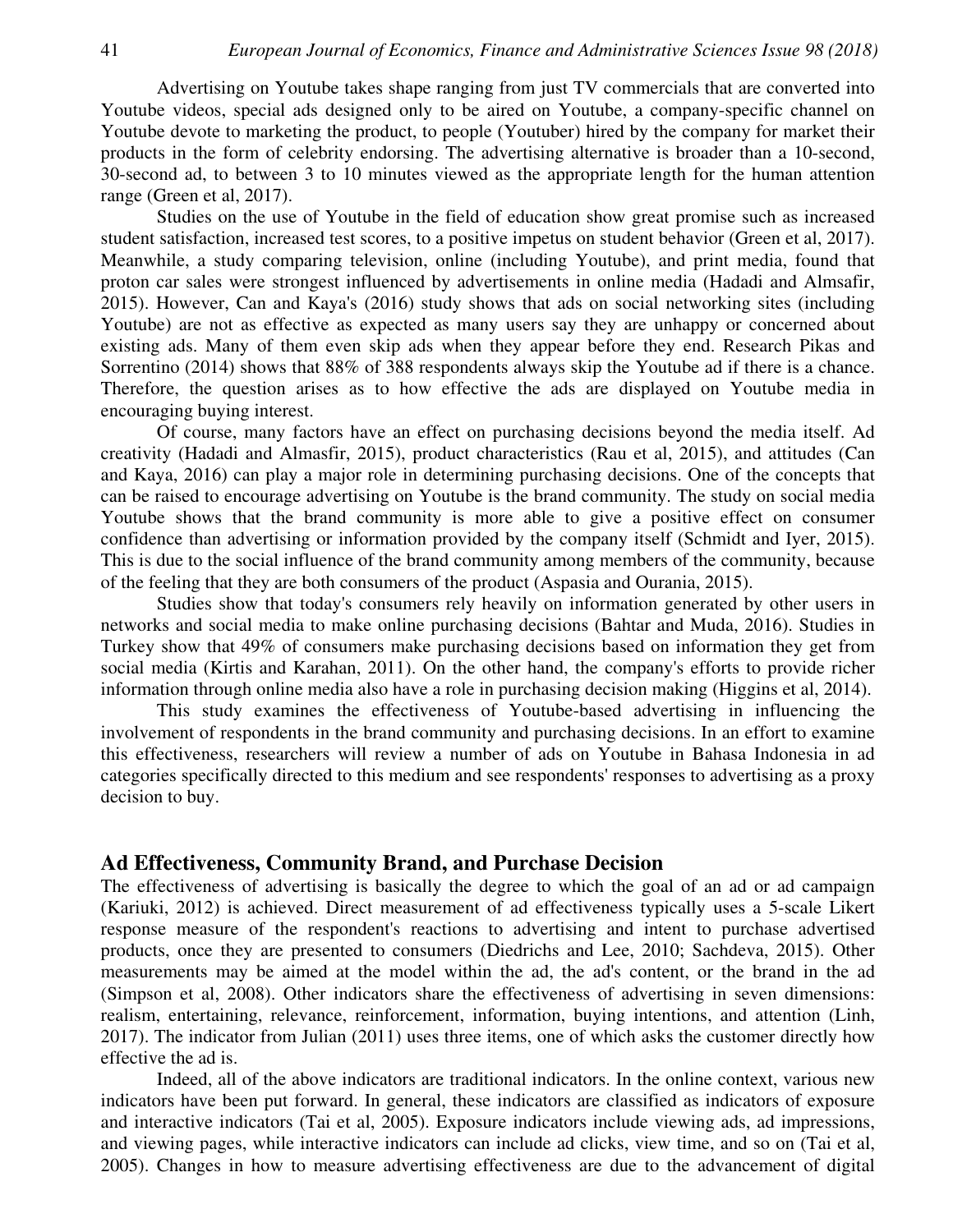technology has allowed advertisers to quantitatively and real-time measurements of the ads they have ejected (Sturges, 2013). However, research on the effectiveness of advertising on Youtube, still using traditional indicators, so it is general and does not lead to certain products (eg Rodriguez, 2017).

In addition to opening up the possibility of measuring the effectiveness of advertising in real time, advances in information technology also provide a real-time overview of the brand community situation. The brand community is a group of consumers with the same mind and is identified with a particular brand and possesses the same traits, such as awareness, ritual, tradition, and shared moral responsibility (Kalman, 2005). Another definition suggests that the brand community is "a geographically unbound but specialized community based on a set of structured social relationships among admirers of a brand" (Acosta and Devasagayam, 2010). Meanwhile, in a cultural context, the brand community is defined as "a group of loyal consumers who are organized in the lifestyle, activity, and ethos of the brand" (Tenderich, 2013). In an online context, this brand community is demonstrated by official discussion groups, personal websites, webring, and offline conventions (Schau and Russell, 2004).

Devasagayam et al (2010) builds a brand community typology based on two dimensions: spatial and corporate relationships. Each dimension consists of two types of choices: the spatial dimension includes both geographic and virtual, while the dimensions of the relationship include transactional and relational. Consequently, there are four types of brand communities: (1) the transactional geographic brand community, (2) the transactional virtual brand community, (3) the relational geographic brand community, and (4) the relational virtual brand community. Geographic brand groups are connected within a certain region, while virtual brand groups are more bound online than region. Brand groups with transactional properties are simply present because they are consumers of the brand without being actively involved in brand development, while the relational community does intense interaction in an effort to improve the brand with the active involvement of brand-building companies in the community.

Bal et al (2016) builds a brand community typology based on corporate control over brands and community strength. According to them, there are four types of brand communities, the dutiful community, the believer community, the reformist community, and the invisible community. Dedicated communities have companies that are weak in brand control and hand over brand power to consumers while communities have strong ties. The community believes otherwise, the company has great brand power and does not share it with consumers but the community remains a strong community. The reformer community has weak companies and strong members, while communities are weak. The invisible community is weak in the strength of the community as well as the consumer is also weak in determining the development of the brand.

Purchasing decisions are the expected outcome element of an advertisement. Purchase decision is "the possibility of consumer willingness to buy certain specific product" (Javed and Hasnu, 2013). The general predictor of buying decisions is consumer satisfaction with the product (Kim et al, 2014). In addition, economic status, education, income, and status in the household also play a role in determining purchasing decisions (Plabdaeng, 2010). Risk perceptions are also known to have an effect on purchasing decisions, particularly on the online and tourism context (Kazeminia et al, 2013). In the field of advertising, existing relationships can be reciprocal. Research shows that the involvement of respondents in purchasing decisions gives an effect on the evaluation of respondents to the elements of the message in the ad (Kim, 2013: 15). On the other hand, purchasing decisions have a positive effect on brand loyalty (Ou et al, 2017).

# **Hypothesis and Design Research Hypothesis**

Ads are designed to increase purchases. Therefore, it becomes natural that ads are expected to contribute to an increase in purchases. In video ads, many factors play a role. Brand awareness and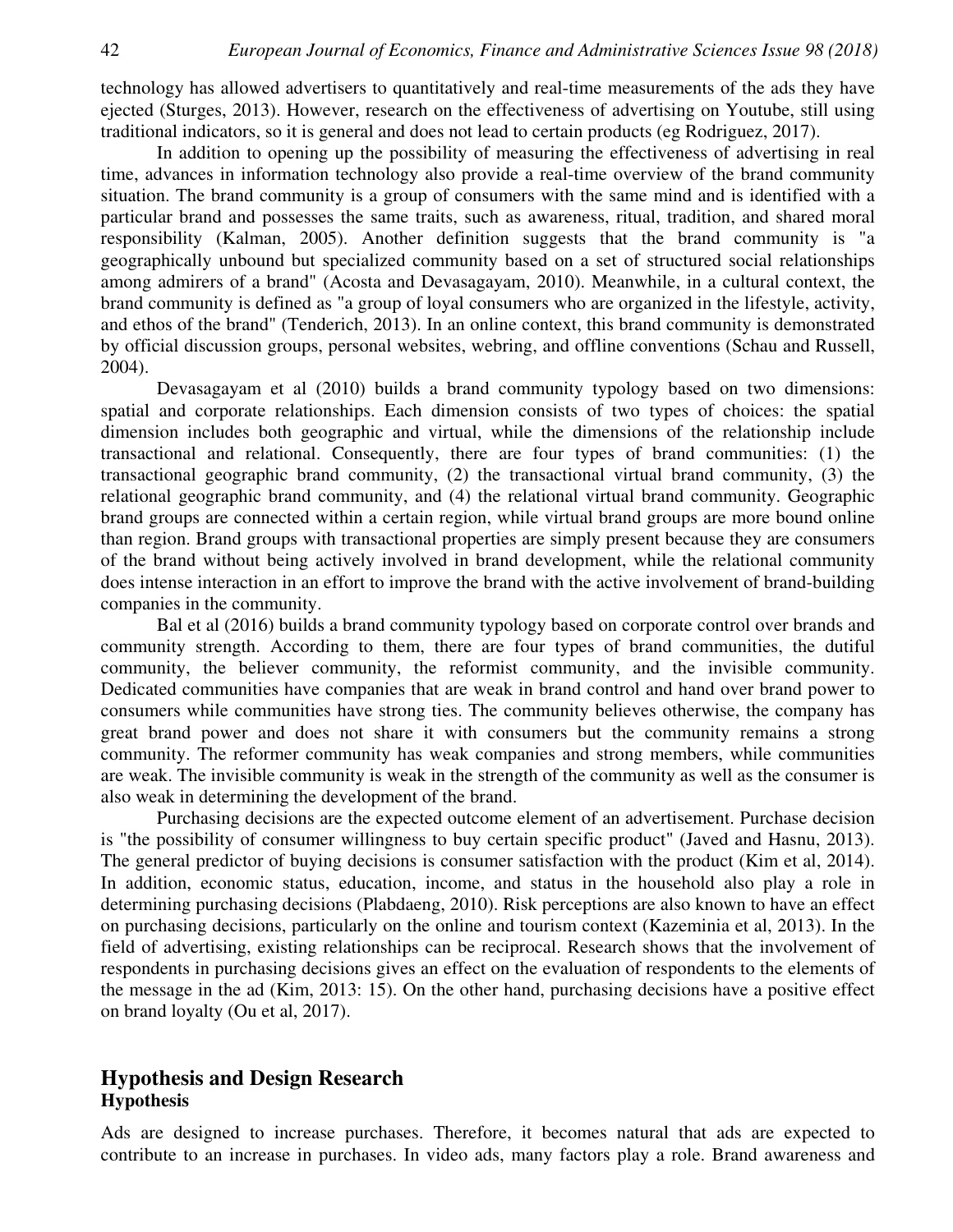persuasion, for example, can drive advertising effectiveness (Huhmann and Albinsson, 2012). Huhmann and Albinsson (2012) argue that the length of the ads have an effect on the effectiveness of advertising. However, this should not happen in video ads. Insofar as advertising is able to engage consumers, long enough ads can still be tolerated and can even have a positive effect as it provides enough space for the audience's emotional engagement. In line with this, we hypothesize that youtube ads, as far as samples in this study, will be effective in increasing the intentions of buying respondents. Therefore, the first null hypothesis is that there is no effect of advertising effectiveness in increasing the intention of buying audiences of Youtube ads.

**H1:** There is a positive effect of advertising effectiveness in improving the intention of buying Youtube ad viewers.

The Hur's et al (2011) study demonstrates that trust in brand communities, affection in the brand community, and commitment to the brand community have a significant effect on Word of Mouth repurchase intentions, and constructive complaints on brands. In the meantime, Zhou et al (2012) found that the identification and commitment of the brand community had a significant effect on brand attachment, brand identification, and brand commitment, moderated by the perception of community-brand similarity. Jones and Kim (2011) show a significant influence of the brand community on brand loyalty. Algesheimer et al (2005) suggests that the identification of the brand community significantly negatively affects normative community pressure, which in turn has a positive effect on reactance, which in turn negatively affects brand loyalty intentions. Brand loyalty intentions have a positive effect on brand buying behavior. Interestingly, the study of Habibi et al (2014) suggests that social relationships between individuals in brand groups negatively affect brand trust, but these are described as product characteristics, not on all product types.

The above description shows that the brand community has a positive effect on purchasing decisions. Therefore, we consider the following hypotheses for our empirical research:

## **H2: The brand community will have a positive effect on buying intentions.**

Furthermore, the brand community can influence a person in making purchase decisions. One can weigh to buy if they see that the brand has many fans. The study of Algesheimer et al (2005) suggests that the size of the brand community moderates the brand's influence on the behavior of community members. Their research shows that the larger the brand community, the greater the brand's influence in driving consumers' car buying demands. Therefore, formally the next hypothesis is:

**H3**: The Brand Community moderates the relationship between advertising effectiveness and positive buying intentions.

#### **Research Design**

This study was designed as an observational study by observing advertising videos derived from major brands in Indonesia. All proxies for research indicators are online proxies as they provide a real-time overview of the effectiveness of existing advertising. The mechanism assumed to occur is that a respondent will first visit the ad page, then respond in the form of likes or dislikes or neutral to the ad. It could be, the ad just came to the respondent. In this case, the ad does not give space to respond like or dislike. The only response that can be done by the respondent is to see the ad until it finishes or skip it after 10 seconds. Under any circumstances, respondents will be exposed first by advertisement before making a decision. To reduce the effects of these ads at a glance, samples will be taken directly from the advertiser's page. On this page, decisions to like or dislike may be influenced by the number of comments or the size of the subscriber of the advertiser. Both of these indicators are brand community indicators. There can be a reciprocal effect, in which the respondent becomes a subscriber. However, this is unlikely if the respondent is exposed to a single ad or does not have a large brand awareness of the ad. Therefore, we assume that the brand community is formed before the respondent comes to visit the ad. This can happen because usually, to drive the number of subscribers, some of the advertisers' internal employees will be encouraged by their superiors to subscribe the ads to bring in more subscribers or other responses from outside visitors.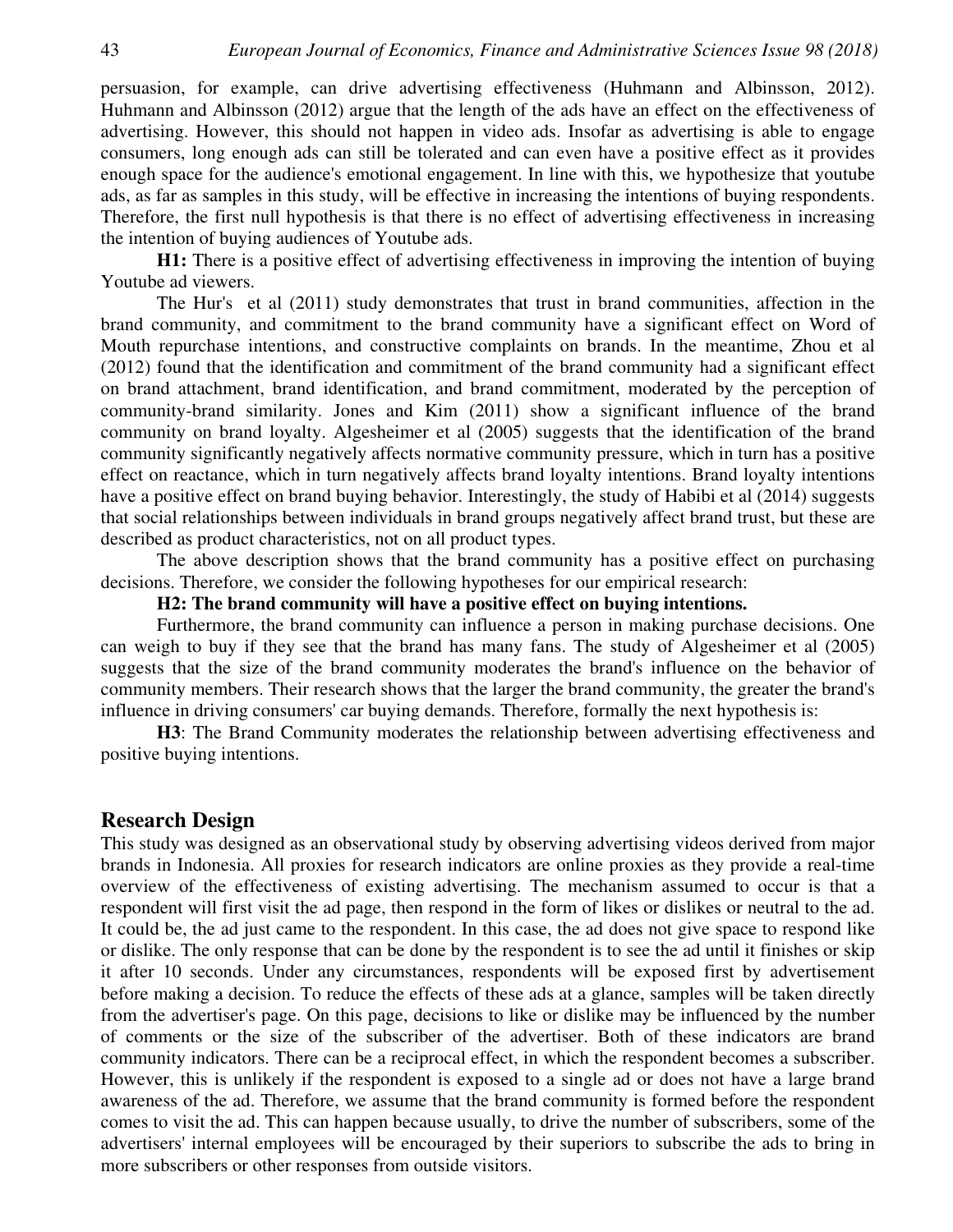# **Population and Sample**

The population in this study was obtained from two sources, namely Brand Directory.com site (Brand Finance, 2017) and Brand Index.com. Site Brand Directory annually selects the 100 best brands in each country based on the brand value held in the currency unit. Population data used based on company financial data (Swa, July 22, 2016). However, Brand Directory data only includes listed companies listed on the Indonesia Stock Exchange. Therefore, the population is also withdrawn from the Brand Index list. The Brand Index list only covers the top 20 brands. However, the brands used include brands of closed and multinational corporations, thereby expanding the scope of the brand under study. The method used by Brand Index does not look at the value of money, but in a survey that asks respondents about "have you heard anything about the following brand in the last two weeks, whether through advertising, news, or word of mouth, and if ever, or negative? ". All populations are taken from the 2016 ranking.

Combination from the above two sources produces a population of 120 brands. However, some brands listed on the Brand Index are also listed in the Brand Directory, leaving 117 brands. For samples, we decided to check the presence of ads of all these brands on Youtube. We took out advertisements that were posted not from the official brand page, thus avoiding manipulation of the advertisements exposed to the audience..

Many of these brands do not have ads officially released from their original pages. A brand can generate multiple ads in the course of its existence on Youtube. We decided to choose the most popular ads on the page. This ensures the variability of data that can be obtained. Based on this method, we obtained a sample of 59 ads.

## **Measurement**

Bergkvist (2014) argues that marketing academics should use a single item rather than a multiple-item indicator to measure concrete constructs. Single item indicators do not provide general method variant effects and provide identical results between delayed indicators and real time indicators. Following this suggestion, we used a single indicator in measuring the variables studied in the present study.

For measuring ad effectiveness, we use the page view indicator. Page view is justified because it is a common indicator of the effectiveness of advertising in online media (Tai et al, 2005). Although there is a possibility that consumers are being exposed forcibly because of YouTube itself, most potential customers will come voluntarily to the ad page because many of the ads in the research sample are not appropriate as flash ads because of the long duration. Status as a popular ad for the brand also reflects that the ad is visited voluntarily, especially through a sharing facility that allows the first person to view the ad and then share it with social media to invite other respondents to come to view.

Brand Community Measurement is done by looking at the number of subscribers of the brand. Subscribing indicates that someone is interested to follow the subsequent impressions of the brand, so it can be interpreted as a community of its own brand. This is in accordance with the definition of the Kalman brand community (2005) that the brand community is a consumer group with the same mind and is identified with a particular brand.

For variable on buying intentions, it will be difficult to measure directly whether the respondent will intend to buy or not immediately after exposure to Youtube videos. However, it is well known that preference for an advertisement has a positive impact on buying intentions (Huhmann and Albinsson, 2012). The use of indicators based on respondents' preferences over Youtube videos is an indirect indicator. Previous research used direct indicators of traditional questionnaires (eg Dehghani et al, 2016). However, it has been argued above that indicators for the online world should be different than traditional advertising indicators as they are more real time and quantitative.

1408/5000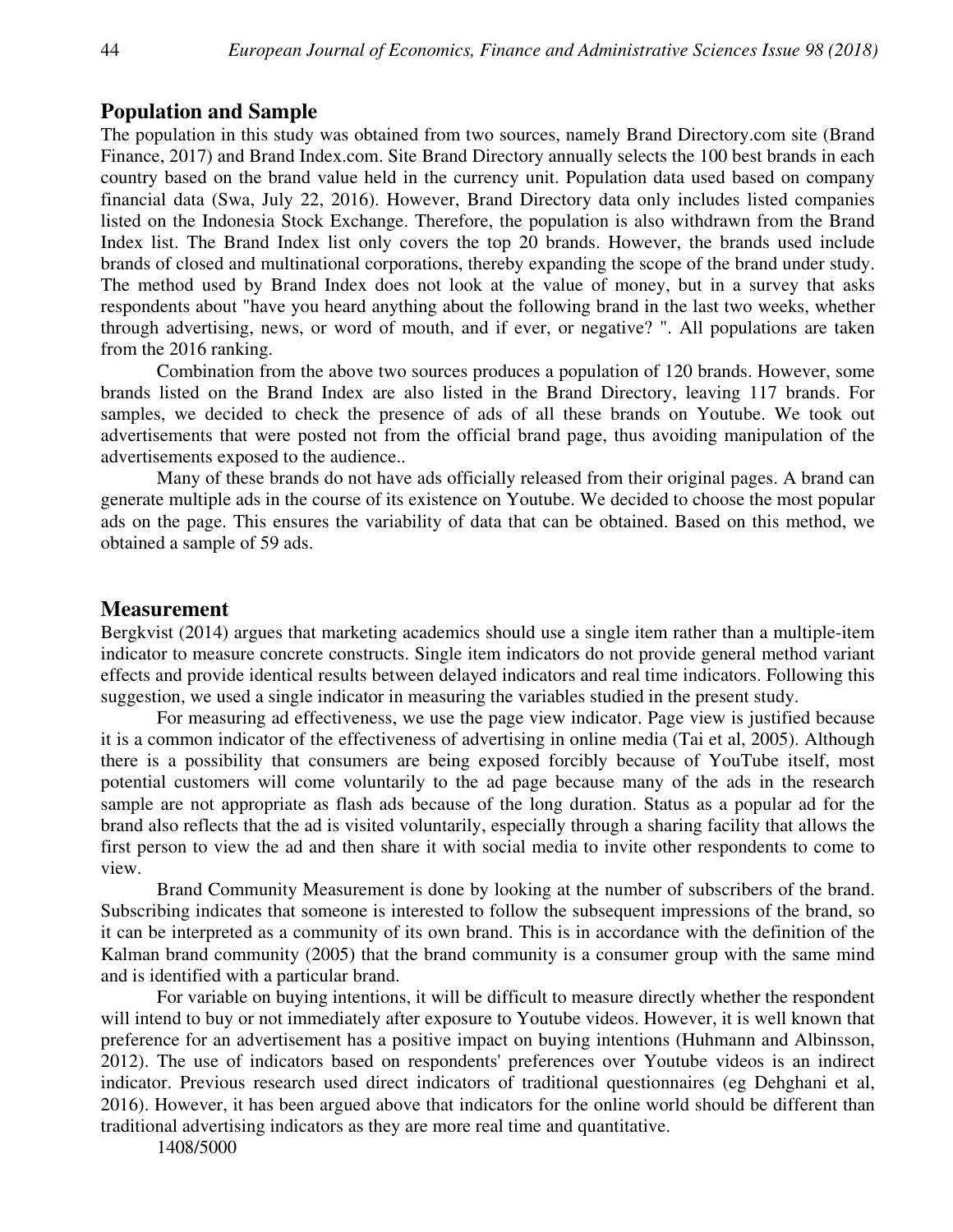The use of likability is criticized by Bergkvist and Rossiter (2008) as an indecisive indicator because someone who likes advertising does not necessarily intend to buy, and someone who is not exposed to advertising can buy it without liking or dislike advertising. This is evidenced in the research Hutter et al (2013) who did not find a significant relationship between eWOM positive (fondness) with the intention of buying on facebook social media. Similarly, Pope et al (2004) also said that disliking an advertisement does not mean that consumers will reject the brand and refuse to buy. However, it is well known that likes and dislikes of advertising are strong predictors of advertising memory (Kenning et al, 2009). Ad recall is one of the two strongest predictor variables of buying intention derived from advertising, in addition to advertising attitudes (Huang et al, 2010). Therefore, it can be concluded that likes and dislikes can be used as indirect indicators for buying intentions. Their own preferences and dislikes do not work, but when they are combined, they provide a strong memory of advertising and encourage purchases, rather than neutrality or ignore advertising. In line with this argument, the indicator of buying intent is measured by the total number of respondents' preferences and dislikes for the advertisement.

Actually the number of comments can also be raised as an indicator. However, this may be biased because some of the comments may come from some of the same people who are involved in the debate or conversation, which may, have gone far beyond the actual discussion with respect to the advertisement. Moreover, commenting has a greater cognitive burden on consumers than likes or dislikes. On some platforms like smartphones, comment features are more difficult to access and even blocked. On computer platforms, the comment feature is well below the video, while the likes feature can be obtained directly from the bottom of the video ad. Coupled with the argument about the preferences and dislikes above, the disability-likability indicator would be more appropriate to measure buying intentions.

#### **Data**

Data collection is done by visiting the brand page successfully obtained through the video search feature on the Youtube site. After entering the brand page, the number of subscribers is recorded as a brand community indicator. Furthermore, the videos are sorted by popularity. Most popular videos are visited and page view and "Like" and "Dislike" values are recorded. The indicator of purchase intent is the sum of "Like" and "Dislike".

The data analysis was done by linear regression method with emphasis on the variant explained in variable purchase intention. The linear regression formula used is:

 $Y = \alpha + \beta_1 X_1 + \beta_2 X_2 + \beta_3 X_1 X_2 + e$ with X<sub>1</sub> is the effectiveness of advertising, X<sub>2</sub> is a brand community, Y is the intention of buying,  $\alpha$  is intercept,  $\beta_1$ ,  $\beta_2$ , and  $\beta_3$  is the coefficient of independent variable, and e is the error rate.

Graphically stated, the research model is as follows:

#### **Figure 1:** Research Model

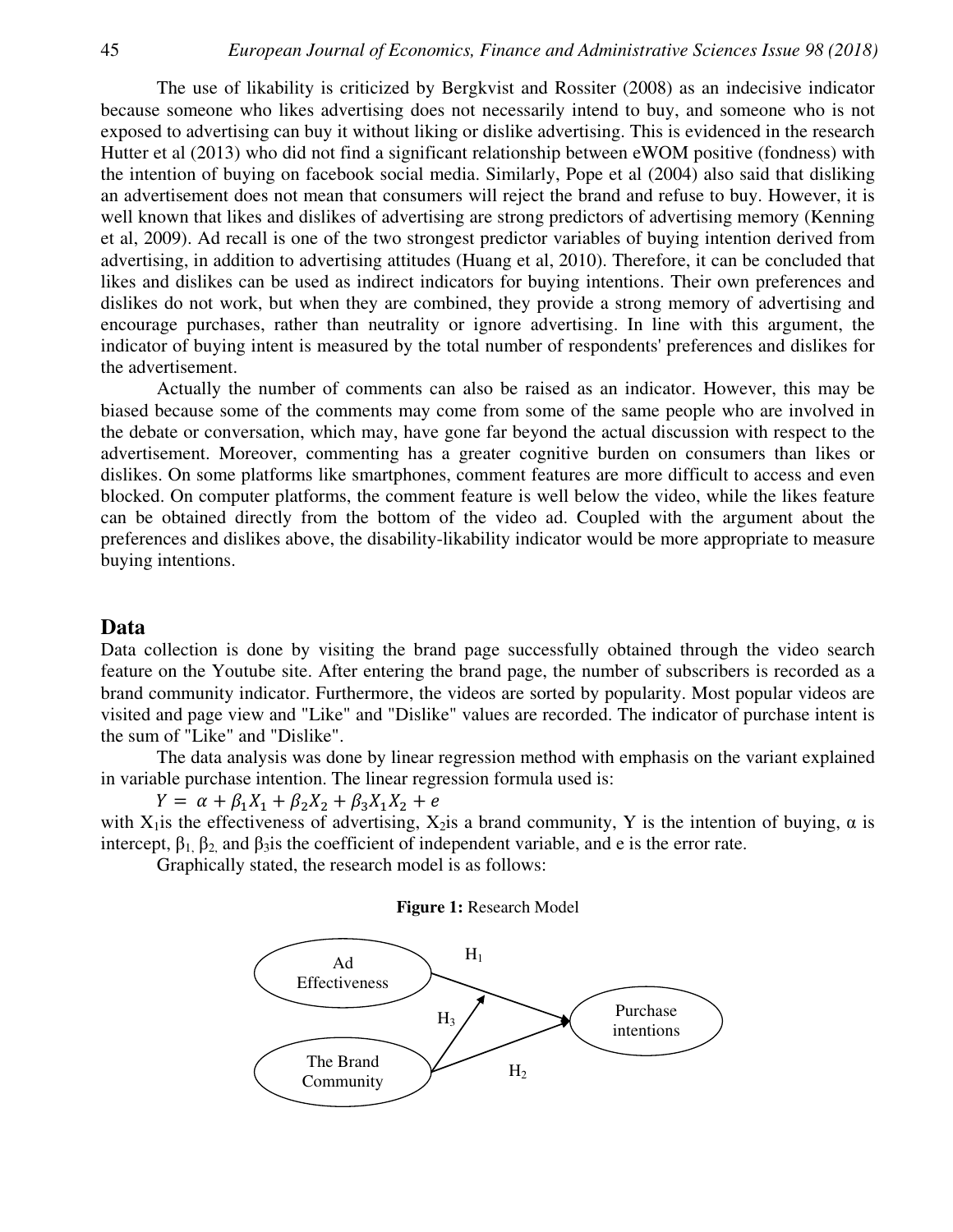## **Results and Discussion**

Table 1 shows all the samples used in this study. The brands involved cover a wide range of fields, from aviation, retail, to everyday products. The ads displayed also vary from product offerings, company profile, to recipes. Sprite, Samsung, and Air Asia ads are global advertisements, but they are still included considering their vital position for consumers in Indonesia.

| $\overline{No}$ | <b>Brand</b>              | Subscriber     | <b>Iklan</b>                                 | <b>Page View</b>    | Like         |                          | <b>Dislike Memory</b> |
|-----------------|---------------------------|----------------|----------------------------------------------|---------------------|--------------|--------------------------|-----------------------|
| $\mathbf{1}$    | Air Asia                  | 57.638         | We'll Take You There - Jaipur                | 3.392.360           | 2.364        | 2.153                    | 4.517                 |
| $\overline{c}$  | Alfa Mart                 | 3.973          | Alfa Gift                                    | 817.793             | 15           | 5                        | 20                    |
|                 |                           |                |                                              |                     |              |                          |                       |
| 3               | Aqua                      | 15.669         | Tonton Pertemuan Rangga dengan Cinta         | 4.296.697<br>24.651 | 324          | 18                       | 342                   |
| 4               | Astra International       | 422            | Astra Virtue                                 |                     | 63           | 5                        | 68                    |
| 5               | <b>Bank Danamon</b>       | 587            | Danamon Connect                              | 737.081             | 27           | $\overline{c}$           | 29                    |
| 6               | <b>Bank Jatim</b>         | 190            | Company Profile Bank Jatim                   | 17.649              | 46           | 4                        | 50                    |
| 7               | <b>Bank Mandiri</b>       | 6.080          | Do You Have It                               | 1.617.457           | 732          | 67                       | 799                   |
| 8               | <b>Bank OCBC NISP</b>     | 205            | Kebaikan yang Menginspirasi                  | 753.098             | 127          | $\overline{c}$           | 129                   |
| 9               | <b>Bank Permata</b>       | 515            | Dream Bigger                                 | 204.843             | 20           | 3                        | 23                    |
| 10              | <b>BCA</b>                | 6.653          | <b>BCA Klikpay</b>                           | 1.600.996           | 8            | 8                        | 16                    |
| 11              | Beng-Beng                 | 215            | Beng-Beng Happiness Hunt Promo               | 37.639              | 19           | 5                        | 24                    |
| 12              | Bimoli                    | 998            | Resep Udang Saus Padang                      | 87.472              | 264          | 14                       | 278                   |
| 13              | <b>Bir Bintang</b>        | 173            | Bintang Karena Bersama                       | 866.257             | 10           | 1                        | 11                    |
| 14              | <b>BJB</b>                | 140            | Mars Bank BJB                                | 23.723              | 147          | 9                        | 156                   |
| 15              | <b>Blue Bird</b>          | 382            | Makna sebuah kesederhanaan                   | 567.395             | 141          | $\mathbf{1}$             | 142                   |
| 16              | <b>BNI</b>                | 868            | Rejeki BNI Taplus                            | 471.254             | 9            | 3                        | 12                    |
| 17              | <b>BRI</b>                | 2.046          | Untung Beliung Britama                       | 541.737             | 11           |                          | 11                    |
| 18              | <b>BTPN</b>               | 142            | <b>BTPN</b> Sinaya                           | 197.153             | 7            | 1                        | 8                     |
| 19              | Bukalapak                 | 66.997         | Nego Cincai Bukalapak                        | 11.189.976          | 38.967       | 6.482                    | 45.449                |
| 20              | Charoen Pokphand          | 385            | Manajemen Ayam Petelur                       | 114.982             | 279          | 26                       | 305                   |
| 21              | <b>CIMB</b> Niaga         | 1.045          | <b>CIMB Niaga - Forward Your Dreams</b>      | 475.991             | 39           | 9                        | 48                    |
| 22              | CNN Indonesia             | 174.393        | Detik-Detik Kedatangan Raja Salman           | 2.366.311           | 16.586       | 1.634                    | 18.220                |
| 23              | <b>Electronic City</b>    | 60             | Smart Way of Modern Shopping                 | 21.237              | 7            | 1                        | 8                     |
| 24              | <b>First Media</b>        | 707            | Time Machine Café                            | 274.015             | 107          | 5                        | 112                   |
| 25              | Garuda Indonesia          | 27.051         | Coming Soon                                  | 2.873.220           | 201          | 28                       | 229                   |
| 26              | Gas Negara                | 361            | Gerakan Sadar Energi                         | 40.068              | 265          | $\overline{3}$           | 268                   |
| 27              | Global TV                 | 17.879         | Christo, Tasya "In the Name of Love"         | 688.227             | 7.856        | 244                      | 8.100                 |
| 28              | Google                    | 176.466        | Youtube Offline                              | 10.818.774          | 6.295        | 3.819                    | 10.114                |
| 29              | <b>Gudang Garam</b>       | 1.034          | GG SM - Extraordinary Surprise               | 44.737              | 104          | 19                       | 123                   |
| 30              | Honda                     | 13.769         | All New Honda CBR250RR                       | 1.324.853           | 2.756        | 736                      | 3.492                 |
| 31              | Huawei                    | 2.595          | Tukar Untung Bareng Toni Tareek!             | 176.881             | 363          | 101                      | 464                   |
|                 |                           |                | Video Tutorial Cara Bermain Indomilk         |                     |              |                          |                       |
|                 | 32 Indofood               | 2.726          | Jagoan Boboiboy                              | 996.448             |              |                          |                       |
|                 |                           |                | Selalu ada Indomie untuk menemani            |                     |              |                          |                       |
|                 | 33 Indomie                | 13.056         | Kesibukan                                    | 2.330.703           | 36           | 20                       | 56                    |
|                 | 34 Indosat Ooredo         | 26.207         | Baru Data Rollover                           | 3.215.390           | 1.514        | 1.479                    | 2.993                 |
|                 | 35 Jasa Marga             | 311            | Video Jalan Tol Jakarta Cikampek II Elevated | 79.896              | 332          | 21                       | 353                   |
|                 | 36 Kalbe Farma            | 432            | Sekuntum Bunga untukmu Ibu                   | 397.746             | 5            |                          | 5                     |
| 37              | <b>Malaysian Airlines</b> | 42.258         | Lundang to New Castle                        | 2.463.149           | 3.006        | 495                      | 3.501                 |
|                 | 38 MAP Mitra Adiperkasa   | 71             | Why Work Here?                               | 9.374               | 14           |                          | 14                    |
| 39              | Matahari                  | 1.504          | <b>MDS Holiday</b>                           | 576.964             | 3            |                          | 3                     |
|                 | 40 MNC Publishing         |                |                                              | 138                 |              |                          |                       |
|                 |                           | $\blacksquare$ | Persepuluhan                                 |                     | $\mathbf{1}$ | $\overline{\phantom{a}}$ | 1                     |
| 41              | Multipolar                | 38             | PT Multipolar Technology                     | 1.384               | 21           | $\overline{\phantom{a}}$ | 21                    |
|                 | 42 Panin Bank             | 365            | Panin Super Bonanza                          | 322.438             | 3            | $\overline{\phantom{a}}$ | 3                     |
| 43              | Pembangunan               | $48\,$         | Garuda Pancasila                             | 2.337               | 286          | 1                        | 287                   |
|                 | Perumahan                 |                |                                              |                     |              |                          |                       |
|                 | 44 Popmie                 | 1.296          | Friendship Day                               | 889.974             | 59           | 8                        | 67                    |
|                 | 45 Ramayana               | 32.162         | Bahagianya adalah Bahagiaku                  | 5.765.613           | 15.434       | 1.607                    | 17.041                |
|                 | 46 Samsung                | 93.034         | Samsung Galaxy S8                            | 3.882.798           | 6.155        | 3.646                    | 9.801                 |
|                 | 47 SCTV                   | 472.745        | Drama Musikal Mermaid in Love                | 4.265.085           | 13.577       | 1.086                    | 14.663                |
|                 | 48 Semen Indonesia        | 161            | <b>MBSI</b>                                  | 17.354              | 126          | 6                        | 132                   |

49 Smartfren 15.304 Membangun Indonesia bersama Smartfren 4G 772.195 75 1 76 50 Sprite 145.828 2016 Lyrical Collection 19.741.476 991 311 1.302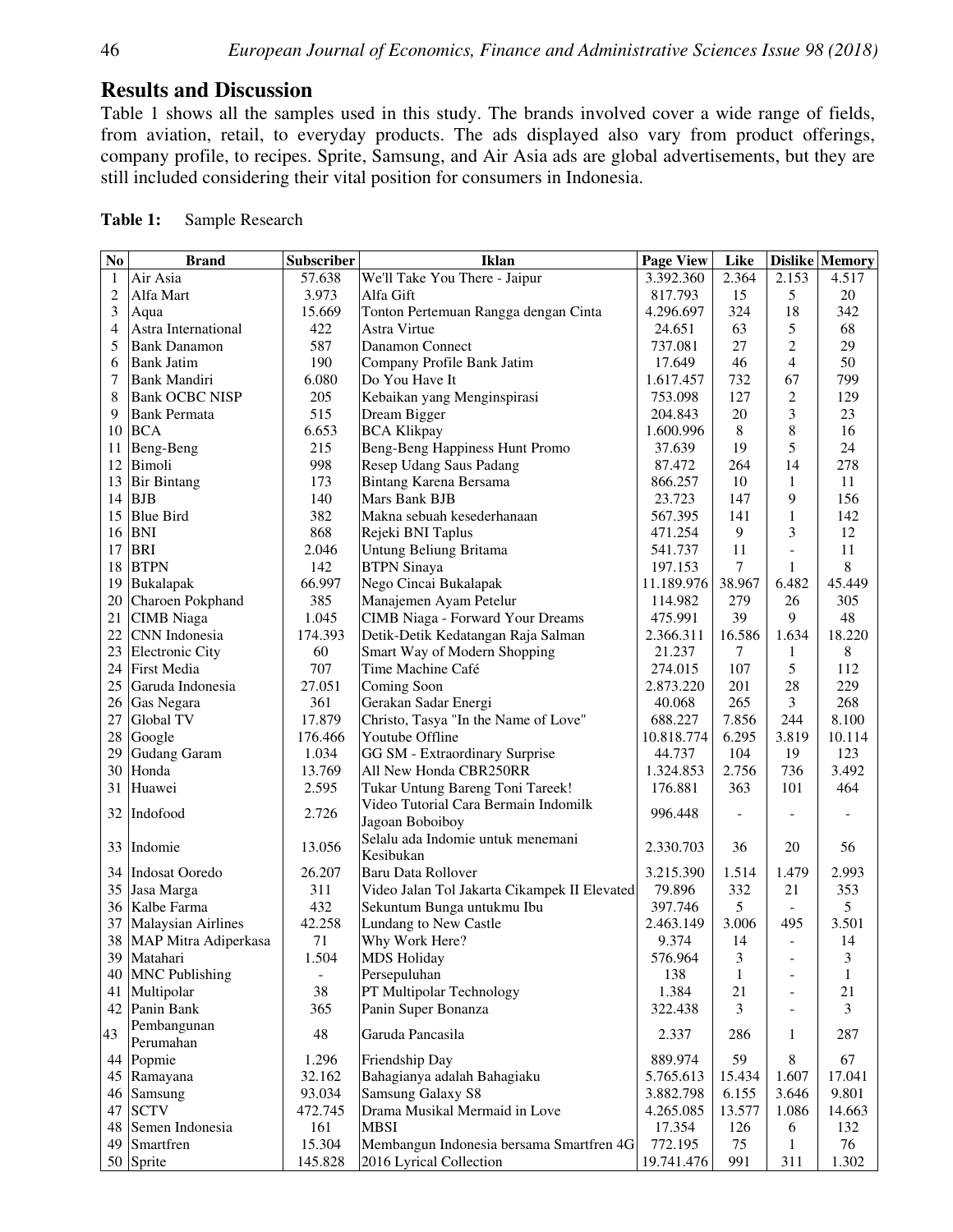| No l | <b>Brand</b>        | Subscriber | Iklan                                              | <b>Page View</b> | Like  |                          | <b>Dislike Memory</b> |
|------|---------------------|------------|----------------------------------------------------|------------------|-------|--------------------------|-----------------------|
|      | 51 Supermi          | 246        | Momen Kreasi Supermi - Lupa Hari Ibu               | 435.922          | 63    |                          | 68                    |
|      | 52 Telkom Indonesia | 2.549      | Telkom Digitize Your Life (TVC)                    | 104.438          | 155   | $\overline{\phantom{a}}$ | 155                   |
|      | 53 Telkomsel        | 30.588     | Jangan Kedip                                       | 6.038.947        | 7.859 | 434                      | 8.293                 |
|      | 54 Tokopedia        | 41.243     | Jadi Lelaki Idaman, Bisa dimulai dari<br>Tokopedia | 12.823.869       | 433   | 344                      | 777                   |
|      | 55 Torabika         |            | Trailer Filosofi Kopi                              | 210.652          | 25    | 6                        | 31                    |
|      | 56 Toyota           | 73.606     | All New Sienta                                     | 4.446.729        | 2.360 | 698                      | 3.058                 |
|      | 57 United Tractors  | 977        | Komatsu PC200-8                                    | 92.785           | 105   | 13                       | 118                   |
|      | 58 Xiaomi           | -          | Panduan Lengkap Update MIUI 7                      | 95.435           | 323   |                          | 328                   |
|      | 59 XL               | 50.819     | Youtube Tanpa Kuota                                | 2.854.200        | 2.048 | 1.447                    | 3.495                 |

As indicated from Table 2, the average brand community of Indonesia's major brands on Youtube is about 28 thousand people. The three brands from the sample do not have a brand community, MNC Publishing, Torabika, and Xiaomi, while four of them have more than 100,000 brand communities Sprite, CNN Indonesia, Google and SCTV. Meanwhile, for the effectiveness of advertising, the average favorite video has 2 million viewers. Ads with the lowest pageviews, under 10,000 views are ads from MNC Publishing, Multipolar, Housing Development, and MAP Partner Adiperkasa. While the highest pageview ads, over 10 million views, are ads from Google, Bukalapak, Tokopedia, and Sprite.

Table 2: Summary of Ad Video Stats

|            | Average      | <b>Standard Deviation</b> | Min | <b>Max</b> |
|------------|--------------|---------------------------|-----|------------|
| Subscriber | 27.579,86    | 71.204.28                 |     | 472.745    |
| PageView   | 2.025.389,25 | 3.632.783,57              | 138 | 19.741.476 |
| Like       | 2.257,08     | 6.093,26                  |     | 38.967     |
| Dislike    | 62,51        | 162,15                    |     | 736        |
| Memory     | 2.715,41     | 7.046,79                  |     | 45.449     |
| Comment    | 87.97        | 197.21                    |     | 919        |

The average "" Like "" of the Youtube ad video is 2,257. One video does not have "Like", that is Indofood, while there are four brands with "Like" above 10,000 ie SCTV brand, Ramayana, CNN Indonesia, and Bukalapak. The value of "Dislike" is lower, the average video is only 62.51 "Dislike". 18 videos do not have "Dislike", while eight videos have "Dislike" above 100, with advertisements Honda, Toyota and Malaysian Airlines having the highest "Dislike" amount. One ad has no memory at all, Indofood ads. Meanwhile, the average video has 2.715 memory. Five videos have memory above 10 thousand, which is advertisement from Bukalapak, CNN Indonesia, Ramayana, SCTV, and Google.

The following table shows the regression results of the research model. The independent variable can explain 39.99% variation of bound variable, marked with value of Adj.  $R^2$ of 0.3999. The model has a very significant degree, ie  $p \le 0.001$ , with a value of  $F = 13.848$ .

| Table 3: | is the Summary of Regression Results |  |
|----------|--------------------------------------|--|
|          |                                      |  |

| Adj. $R^2 = 0,3999$ , n = 59, F = 13,848*** |                 |                                    |                                  |          |       |  |  |  |
|---------------------------------------------|-----------------|------------------------------------|----------------------------------|----------|-------|--|--|--|
|                                             |                 | <b>Unstandardized Coefficients</b> | <b>Standardized Coefficients</b> |          | Sig.  |  |  |  |
|                                             |                 | <b>Std. Error</b>                  | <b>Beta</b>                      |          |       |  |  |  |
| (Constant)                                  | -637.406        | 891,222                            |                                  | $-0.715$ | 0.478 |  |  |  |
| Subscriber                                  | 0.081           | 0,018                              | 0.819                            | 4.527    | 0.000 |  |  |  |
| Interaction                                 | $-1.337E - 008$ | 0.000                              | $-0,984$                         | $-3.601$ | 0.001 |  |  |  |
| PageView                                    | 0.002           | 0.000                              | 0.880                            | 4.536    | 0.000 |  |  |  |

As expected, the effectiveness of advertising and brand communities has a significant positive effect on purchasing intentions. The effectiveness of advertising in significantly affecting buying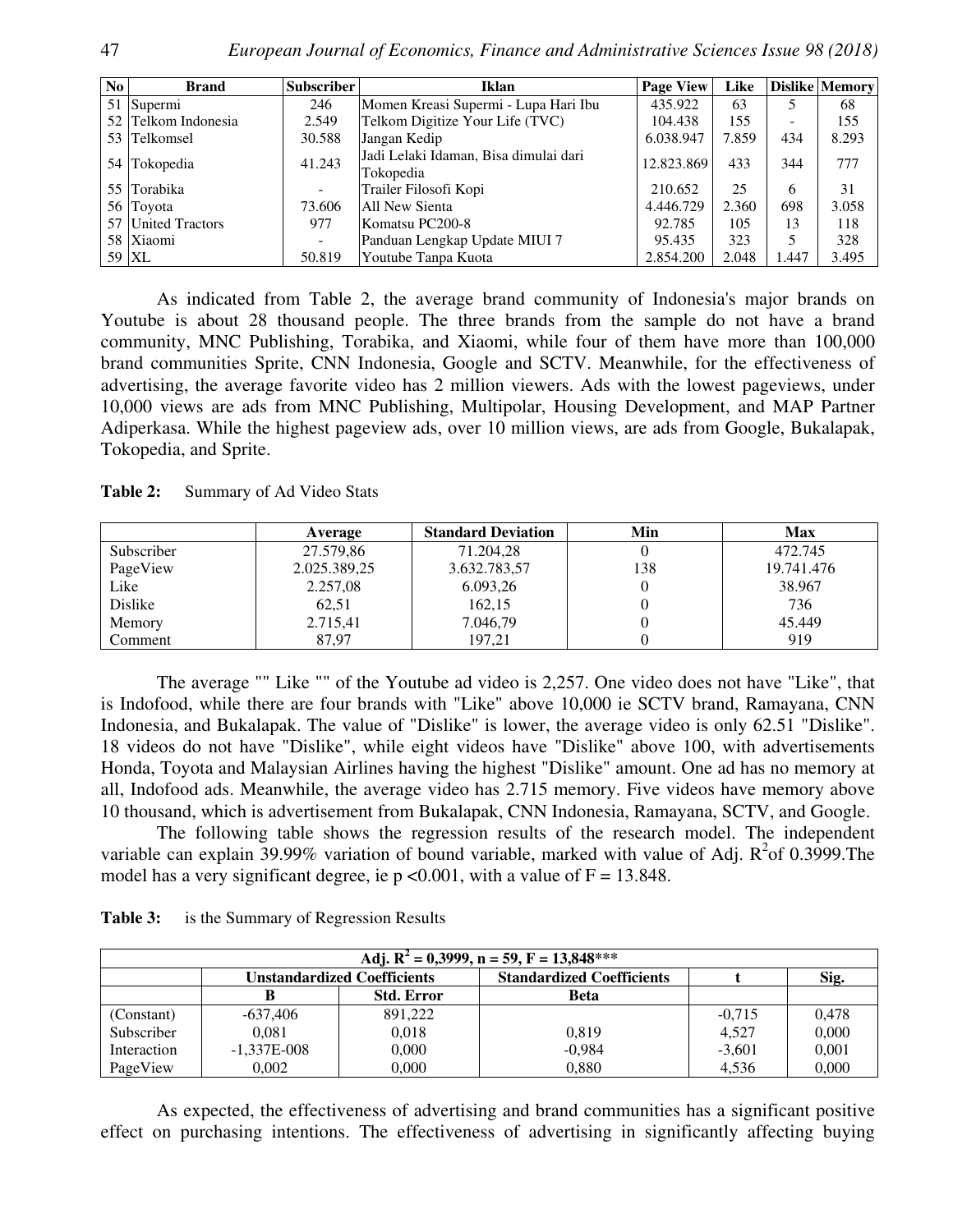intentions ( $t = 4,536$ ;  $p < 0.001$ ). Similarly, the number of brand communities has a significant effect on purchasing intentions ( $t = 4.527$ ;  $p < 0.001$ ). Hence, H1 and H2 are accepted.

However, the interaction variables that signify the moderating effects of the brand community provide a negative sign. This is different in direction from hypothesis 3 which states that the effects of moderation should tend to be positive. This has actually been predicted by Algesheimer et al (2005). They suspect that the moderation relationship should be negative. The reason is, the smaller the brand community, the greater the social pressure among members, forcing them to make purchases. Meanwhile, the larger brand community the ties between members increasingly tenuous which allow greater freedom to not behave according to group norms. This explanation may apply to the offline brand community. Indeed, the subscriber indicator in this study has strong online characteristics. Each subscriber can not have a strong relationship with each other or even not know each other, no matter how big the size of the brand community.

A more plausible explanation comes from the results of Habibi et al (2014). They also found that a negative relationship occurred between the relationship between consumers and brand trust. The explanation put forward is that small community members online do not have a clear hierarchical structure, making the credibility of each member questionable. It may be that a consumer thinks that a small number of subscribers shows that they are all employees of the company. However, this explanation is less acceptable if applied to purchase intentions. Properly, in the context of purchasing, this will lead to positive, rather than negative, effects of moderation. The greater the number of members of the brand community, the greater their buying intent should be because there is a clear structure of the community.

The second explanation offered by Habibi et al (2014) is the greater the brand community, the greater the expectation of advertising. Companies should be as good as possible in generating ads to meet the needs of the brand community. This impacts on the quality of ads that are positive in the eyes of the audience, so quality always goes hand in hand with the number of brand communities. The problem of this explanation is the same. As a result, the larger the brand community, the greater the purchasing intention because of the better ad quality

The third explanation offered by Habibi et al (2014) is that the larger the brand community, the more Dislike it appears, thereby inhibiting larger purchases than the small brand community. However, it has been argued that merely based on "Dislike" itself, buying intent is unpredictable. The point is not whether someone likes or dislikes an advertisement, but whether there is a strong memory of the ad, shown by a combination of "Like" and "Dislike". This picture appears to contradict the eWOM theory which states that negative eWOM can have a major impact on purchasing intentions (See-To and Ho, 2014). This finding has been disputed because other empirical studies show that even negative publicity can increase the likelihood of a purchase. The point is to create awareness, so the phrase that applies is "every publicity is good publicity" (Cheung and Thadani, 2012). What is actually found in eWOM theory is that eWOM negatively affects the reputation of the brand, but still gives a positive effect on purchasing intentions. For example, a new consumer can buy after seeing "Dislike" from others, just to try it yourself if it is true that negative comment.

A more probable explanation lies in consumer autonomy. Consumer autonomy is an important issue in marketing in online media (Stockdale, 2007). Social media has long been a source of dilemma for corporations between relationship management efforts with the effort to provide autonomy to consumers. Relationship marketing theory says that companies need to build relationships with consumers closely. But this theory can not apply in online media. In contrast, a more applicable theory is the dominant logic theory of customers (Consumer Dominant Logic - CDL) (Anker et al, 2015). The CDL emphasizes that purchases can increase if consumers have the power and ability to make decisions independently based on their abilities and experience. Purchasing decisions are an important decision, especially in risky situations like in online media. It is true that consumers can take comments as a consideration, but more importantly is the ability of the company to advertise its products. The existence of subscriber in large numbers challenges consumers to think differently, thus making it stand out from the group. The consumer is concerned that a large number of subscribers will influence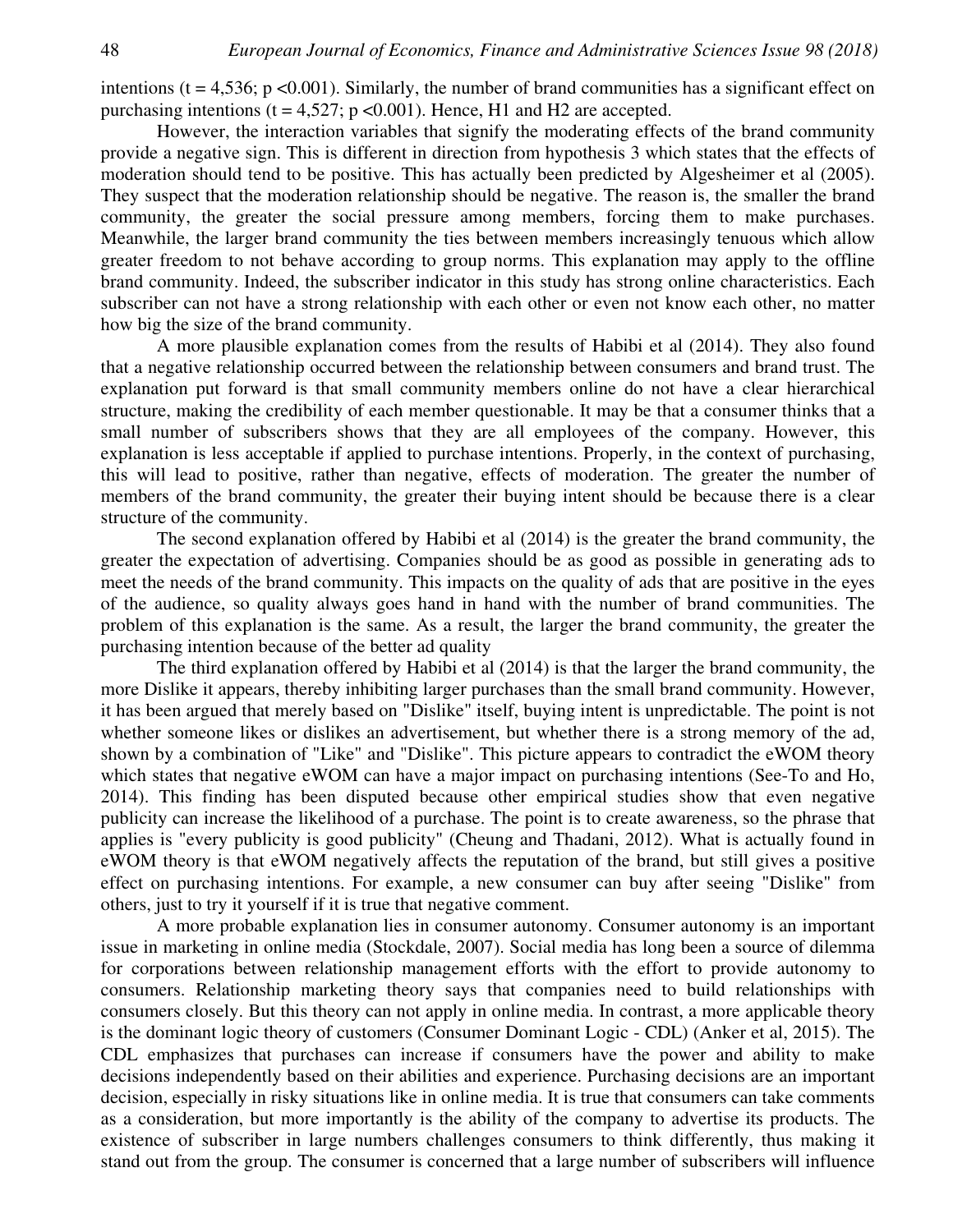him / her to buy the product, so he/she takes the opposite step, ie not to buy, so that the effect is negative.

Furthermore, Habibie et al (2014) claims that the effect of "Dislike" is five times greater than the amount of "Like". In other words, a "Dislike" is equivalent to five "Like". Following this thought, the value of "Dislike" is multiplied by five before being added with "Like" to generate memory. Furthermore, the regression test is repeated. Regression results are shown in the following table.

| Adj. $R^2 = 0,430$ , n = 59, F = 15,556*** |                                    |                   |                                  |          |       |  |  |  |
|--------------------------------------------|------------------------------------|-------------------|----------------------------------|----------|-------|--|--|--|
|                                            | <b>Unstandardized Coefficients</b> |                   | <b>Standardized Coefficients</b> |          | Sig.  |  |  |  |
|                                            |                                    | <b>Std. Error</b> | <b>Beta</b>                      |          |       |  |  |  |
| (Constant)                                 | $-490.417$                         | 762.319           |                                  | $-0.643$ | 0,523 |  |  |  |
| Subscriber                                 | 0.074                              | 0.015             | 0,849                            | 4.814    | 0,000 |  |  |  |
| Interaction                                | $-1,260E-008$                      | 0,000             | $-1,056$                         | $-3,966$ | 0,000 |  |  |  |
| PageView                                   | 0.002                              | 0.000             | 0.937                            | 4.956    | 0,000 |  |  |  |

Table 4: Summary of Regression Results with Dislike five times more

The above results show the ability to explain even better, by  $43\%$ , from the previous  $40\%$  (F = 15.556; p <0.001). The resulting sign does not change while the relationship is even more significant, with all relationships between variables <0.001. Brand community positions remain as quasi moderators because they have a significant influence in role as moderator (interaction variable) and also significant in role as independent variable.

#### **Figure 2:** Test Result of Research Model



Our findings empirically support why the brand community is important in the relation to Youtube ads. First, the brand community can drive purchasing intent independently regardless of the effectiveness of the ad. Purchases become more likely if a brand has a strong community on the internet, marked by a large number of subscribers. Previous research has shown that brand communities have a positive effect on buying intent, while the positive eWOM variable tested together with the brand community (referred to as the brand page commitment) has no effect on buying intent (Hutter et al, 2013).

Second, the brand community gives negative moderation effects when brand effectiveness variables are taken into account. The more visits, with a brand community that is too large, will result in a decrease in buying intent. In contrast, in a small brand community, large traffic can lead to increased purchases.

# **Conclution**

This study shows that the effectiveness of ads, measured by the number of pageviews from Youtube ad pages, has a significant effect on purchase intentions, measured by the ad memory that the audience has. Meanwhile, the brand community is measured by the advertiser company subscriber, being both a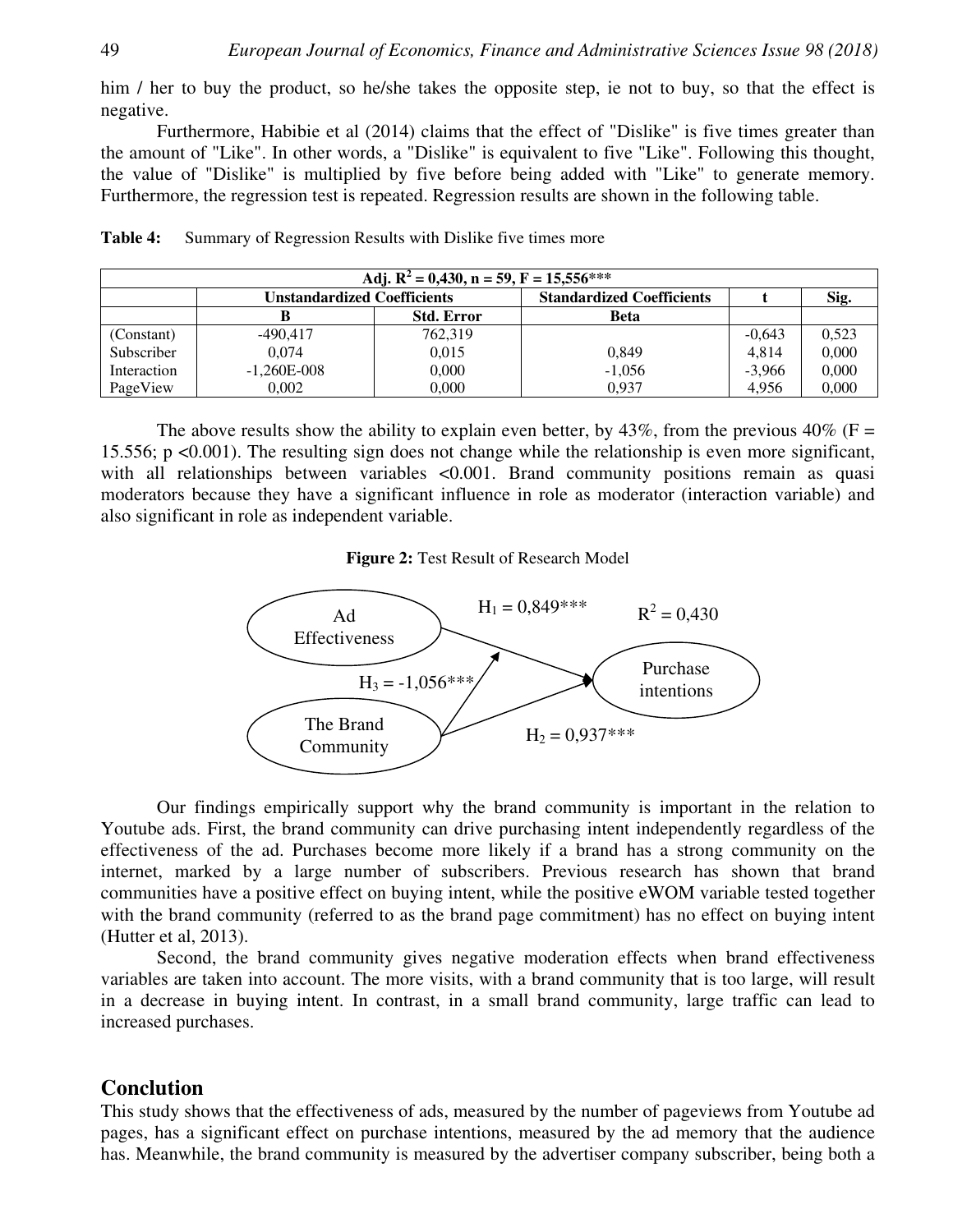free variable and a moderator variable in the relationship between the effectiveness of the ad and the purchase intent. The moderator relationship of the brand community to the relationship between advertising effectiveness and buying intentions is negative while the brand community's direct relationship to buying intentions is positive.

This study has a weakness because it uses indirect indicators in measuring consumer buying intentions. In addition, the sample size is still relatively small  $(n < 100)$ , so it still requires examination on larger sample quantities and different populations to be generalizable. Subsequent research also needs to take into account the characteristics of advertising as a new free variable that can also explain the variant of consumer buying intentions.

## **References**

- [1] Acosta, P. M., & Devasagayam, R. (2010). Brand cult: Extending the notion of brand communities. *Marketing Management Journal*, *20*(1), 165-176.
- [2] Alexa (2017) The Top 500 Sites on the Web. http://www.alexa.com/topsites
- [3] Algesheimer, R., Dholakia, U. M., & Herrmann, A. (2005). The social influence of brand community: Evidence from European car clubs. *Journal of marketing*, *69*(3), 19-34.
- [4] Anker, T. B., Sparks, L., Moutinho, L., & Grönroos, C. (2015). Consumer dominant value creation: A theoretical response to the recent call for a consumer dominant logic for marketing. *European Journal of Marketing*, *49*(3/4), 532-560.
- [5] Aspasia, V., & Ourania, N. (2015). Greek Food Manufacturing Firms' Social Media Efforts: Evidence from Facebook. *Procedia-Social and Behavioral Sciences*, *175*, 308-313.
- [6] Bahtar, A. Z., & Muda, M. (2016). The Impact of User–Generated Content (UGC) on Product Reviews towards Online Purchasing–A Conceptual Framework. *Procedia Economics and Finance*, *37*, 337-342.
- [7] Bal, A. S., Weidner, K., Hanna, R., & Mills, A. J. (2016). Crowdsourcing and brand control. *Business Horizons*.
- [8] Bergkvist, L. (2015). Appropriate use of single-item measures is here to stay. *Marketing Letters*, *26*(3), 245-255.
- [9] Bergkvist, L., & Rossiter, J. R. (2008). The role of ad likability in predicting an ad's campaign performance. *Journal of advertising*, *37*(2), 85-98.
- [10] Biddinika, M. K., Indrawan, B., Nakhshiniev, B., Tokimatsu, K., Yoshikawa, K., & Takahashi, F. (2015). Internet video sharing as a public engagement tool on renewable energy. *Energy procedia*, *75*, 2785-2790.
- [11] Brand Finance (2017) Indonesia 100 2016: The Most Valuable Indonesian Brands of 2016. http://brandirectory.com/league\_tables/table/indonesia-100-2016
- [12] Brand Index (2017) Indonesia: Top Buzz Rankings 2016. http://www.brandindex.com/ranking/indonesia/2016-annual
- [13] Can, L., & Kaya, N. (2016). Social Networking Sites Addiction and the Effect of Attitude towards Social Network Advertising. *Procedia-Social and Behavioral Sciences*, *235*, 484-492.
- [14] Cheung, C. M., & Thadani, D. R. (2012). The impact of electronic word-of-mouth communication: A literature analysis and integrative model. *Decision support systems*, *54*(1), 461-470.
- [15] Dehghani, M., Niaki, M. K., Ramezani, I., & Sali, R. (2016). Evaluating the influence of YouTube advertising for attraction of young customers. *Computers in Human Behavior*, *59*, 165-172.
- [16] Devasagayam, P. R., Buff, C. L., Aurand, T. W., & Judson, K. M. (2010). Building brand community membership within organizations: a viable internal branding alternative?. *Journal of Product and Brand Management*, *19*(3), 210-217.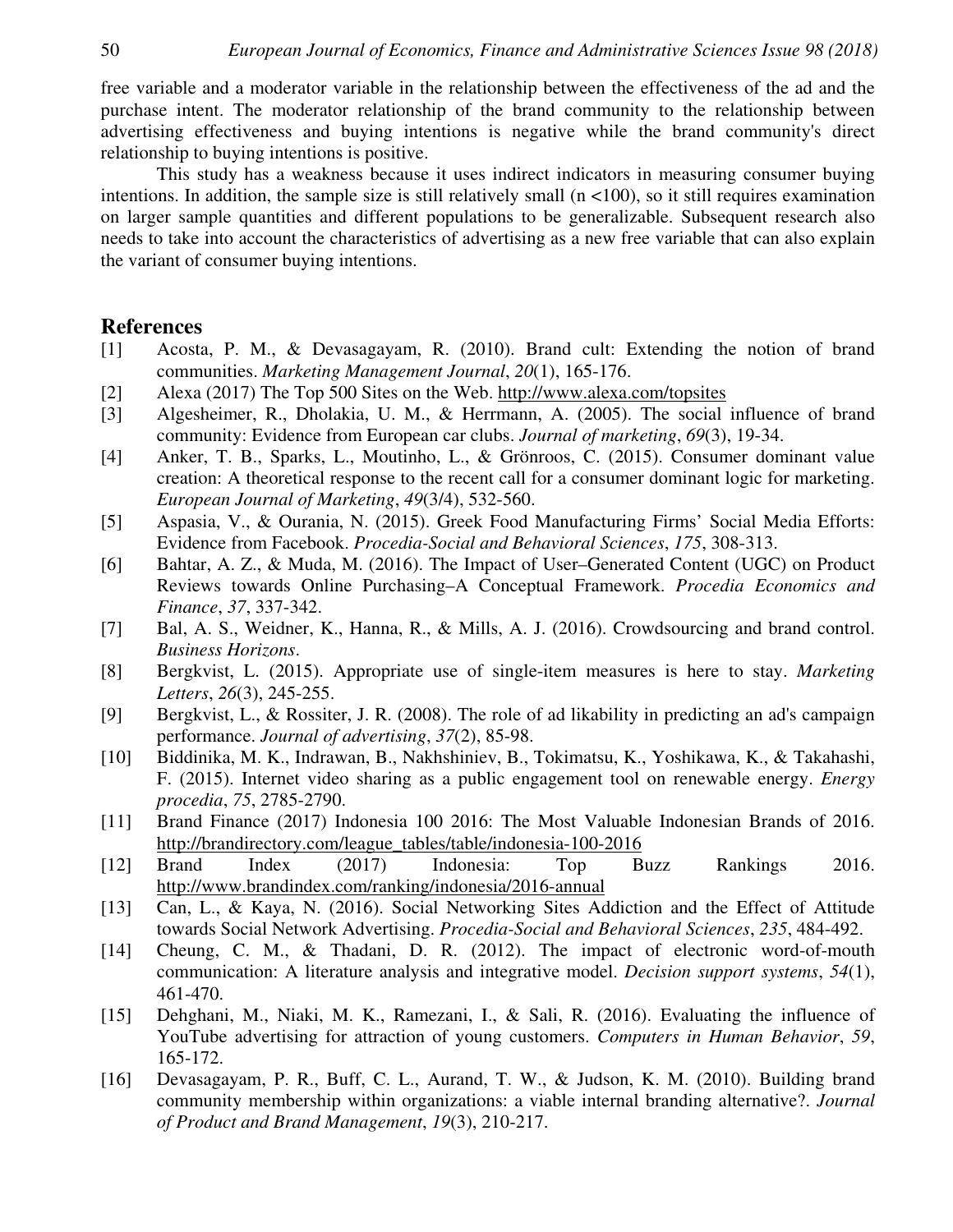- [17] DeWitt, D., Alias, N., Siraj, S., Yaakub, M. Y., Ayob, J., & Ishak, R. (2013). The potential of Youtube for teaching and learning in the performing arts. *Procedia-Social and Behavioral Sciences*, *103*, 1118-1126.
- [18] Diedrichs, P. C., & Lee, C. (2010). GI Joe or Average Joe? The impact of average-size and muscular male fashion models on men's and women's body image and advertisement effectiveness. *Body Image*, *7*(3), 218-226.
- [19] Green, J. C., Aziz, T., Joseph, J., Ravanam, A., Shahab, S., & Straus, L. (2017). YouTube Enhanced Case Teaching in Health Management and Policy. *Health Professions Education*.
- [20] Habibi, M. R., Laroche, M., & Richard, M. O. (2014). The roles of brand community and community engagement in building brand trust on social media. *Computers in Human Behavior*, *37*, 152-161.
- [21] Hadadi, K., Almsafir, M. K. (2015). The Impact of Media Advertising on Proton Sales. *Procedia Economics and Finance*, *23*, 1405-1410.
- [22] Higgins, L. M., Wolf, M. M., & Wolf, M. J. (2014). Technological change in the wine market? The role of QR codes and wine apps in consumer wine purchases. *Wine Economics and Policy*, *3*(1), 19-27.
- [23] Huang, C. Y., Chou, C. J., & Lin, P. C. (2010). Involvement theory in constructing bloggers' intention to purchase travel products. *Tourism Management*, *31*(4), 513-526.
- [24] Huhmann, B. A., & Albinsson, P. A. (2012). Does rhetoric impact advertising effectiveness with liking controlled?. *European Journal of Marketing*, *46*(11/12), 1476-1500.
- [25] Hur, W. M., Ahn, K. H., & Kim, M. (2011). Building brand loyalty through managing brand community commitment. *Management Decision*, *49*(7), 1194-1213.
- [26] Hutter, K., Hautz, J., Dennhardt, S., & Füller, J. (2013). The impact of user interactions in social media on brand awareness and purchase intention: the case of MINI on Facebook. *Journal of Product & Brand Management*, *22*(5/6), 342-351.
- [27] Javed, A., & Hasnu, S. A. F. (2013). Impact of country-of-origin on product purchase decision. *Journal of Marketing and Consumer Research*, *1*, 31-51.
- [28] Jones, R., & Kim, Y. K. (2011). Single-brand retailers: Building brand loyalty in the off-line environment. *Journal of Retailing and Consumer Services*, *18*(4), 333-340.
- [29] Julian, A. K. (2011). *Digital manipulation warning labels as a protective measure against negative body image* (Doctoral dissertation, San Diego State University).
- [30] Kalman, D. M. (2005). Brand communities, marketing, and media. *Terrella Media Inc*, 1-5.
- [31] Kariuki, M. (2012). *A critical analysis of advertising as a communication medium in the beer industry in Kenya: a case study of East African Breweries Limited* (Doctoral dissertation, University of Nairobi, Kenya).
- [32] Kazeminia, A., Del Chiappa, G., & Jafari, J. (2015). Seniors' travel constraints and their coping strategies. *Journal of Travel Research*, *54*(1), 80-93.
- [33] Kenning, P., Deppe, M., & Schwindt, W. (2009). The Good, the Bad and the Forgotten-An fMRI-study on Ad Liking and Ad Memory. *NA-Advances in Consumer Research Volume 36*.
- [34] Kim, H. (2013). *Exploring the Effects of Perceived Relevance and Privacy Concerns on Consumer Responses to Online Behavioral Advertising* (Doctoral dissertation, University Of Minnesota).
- [35] Kim, M. J., Lee, C. K., Chung, N., & Kim, W. G. (2014). Factors affecting online tourism group buying and the moderating role of loyalty. *Journal of Travel Research*, *53*(3), 380-394.
- [36] Kirtiş, A. K., & Karahan, F. (2011). To be or not to be in social media arena as the most costefficient marketing strategy after the global recession. *Procedia-Social and Behavioral Sciences*, *24*, 260-268.
- [37] Tran, L. (2017). *Narrative Advertising for Hedonic and Utilitarian Products*. Aalto University.
- [38] Ou, Y. C., Verhoef, P. C., & Wiesel, T. (2016). The effects of customer equity drivers on loyalty across services industries and firms. *Journal of the Academy of Marketing Science*, 1-21.